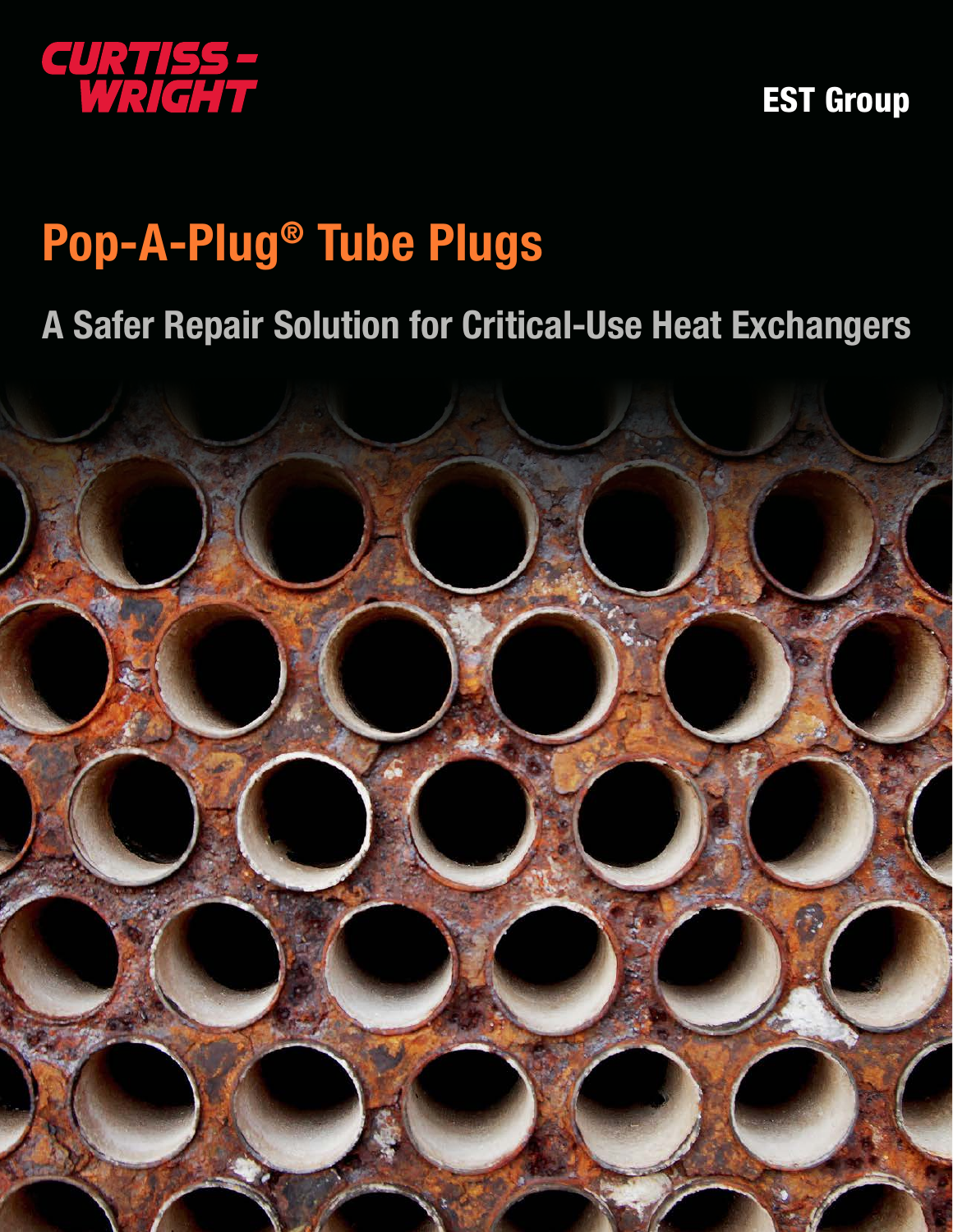*Fertilizer manufacturing plants employ heat exchangers for a host of critical roles, from process gas heating and cooling to steam generation to boiler water heating. Each of these processes places severe demands on the heat exchanger equipment, with elevated temperatures, high pressures and cyclic operations being the routine rather than the exception.* 

*A shell and tube heat exchanger is a widely used design option for most fertilizer applications, due to its simplicity, relatively low design costs and ease of maintenance. As the name implies, a shell and tube exchanger consists of a series of tubes encased in an outer vessel, or shell. One fluid runs through the tubes, while another fluid flows through the shell and over the tubes. This movement of two fluids with different temperatures, and separated by the tubes and the shell, transfers heat between the two liquids. These exchangers are robust and designed for applications where pressures exceed 435 PsiG (30 BarG) and temperatures are greater than 500°F (260°C).* 



### Efficiency challenges

Optimizing the operating efficiency of a heat exchanger requires a balance between maximizing the exchanger's throughput and minimizing its operating costs. Each component of the heat exchanger, from the materials used to the number of tubes to the flow rates of fluids in the system, are designed to maximize the efficiency of heat transfer between the two liquids. Design improvements continue in an effort to meet the industry's growing need to reduce operating costs and minimize environmental impacts.

However, no matter how carefully a heat exchanger has been designed, certain processing problems will arise that negatively affect its efficiency—and consequently, the overall operation of the entire facility.

For example, hot fluids moving through the tubes are usually not uniformly distributed, with some tubes experiencing more elevated temperatures in some places. This uneven heating and cooling of the tubes gives rise to variable thermal strain, which leads to excessive stress on the end plates that keep the tube bank in position.

In addition, fouling of the tube walls in the form of scale and other solid deposits lowers the unit's overall heat transfer efficiency. If left unchecked, fouling commonly leads to leaks caused by aggressive corrosion.

#### Common plugging solutions fall short

Friction fit tapered plugs are a widely used tube plugging option designed to isolate a section of a tube during a repair or replacement. However, these plugs present several onsite reliability risks and dangers, beginning with their lack of a pressure rating that results in an unknown safety factor. If the plugs are expelled during shell side pressure testing, or from tubes that have not been properly vented prior to plugging, they become projectiles that pose serious safety concerns for personnel and surrounding equipment.

Friction fit plugs are installed with a setting force that is not regulated or controlled, raising the risk that tube sheet joints can be overstressed or damaged. This uncontrolled setting can also result in costly repairs when the plugs are installed in tube sheets with epoxy-coated liners.

Friction fit plugs do not conform to ASME PCC-2-2015 recommended tube plugging repair methods for operations exceeding 200 PsiG (14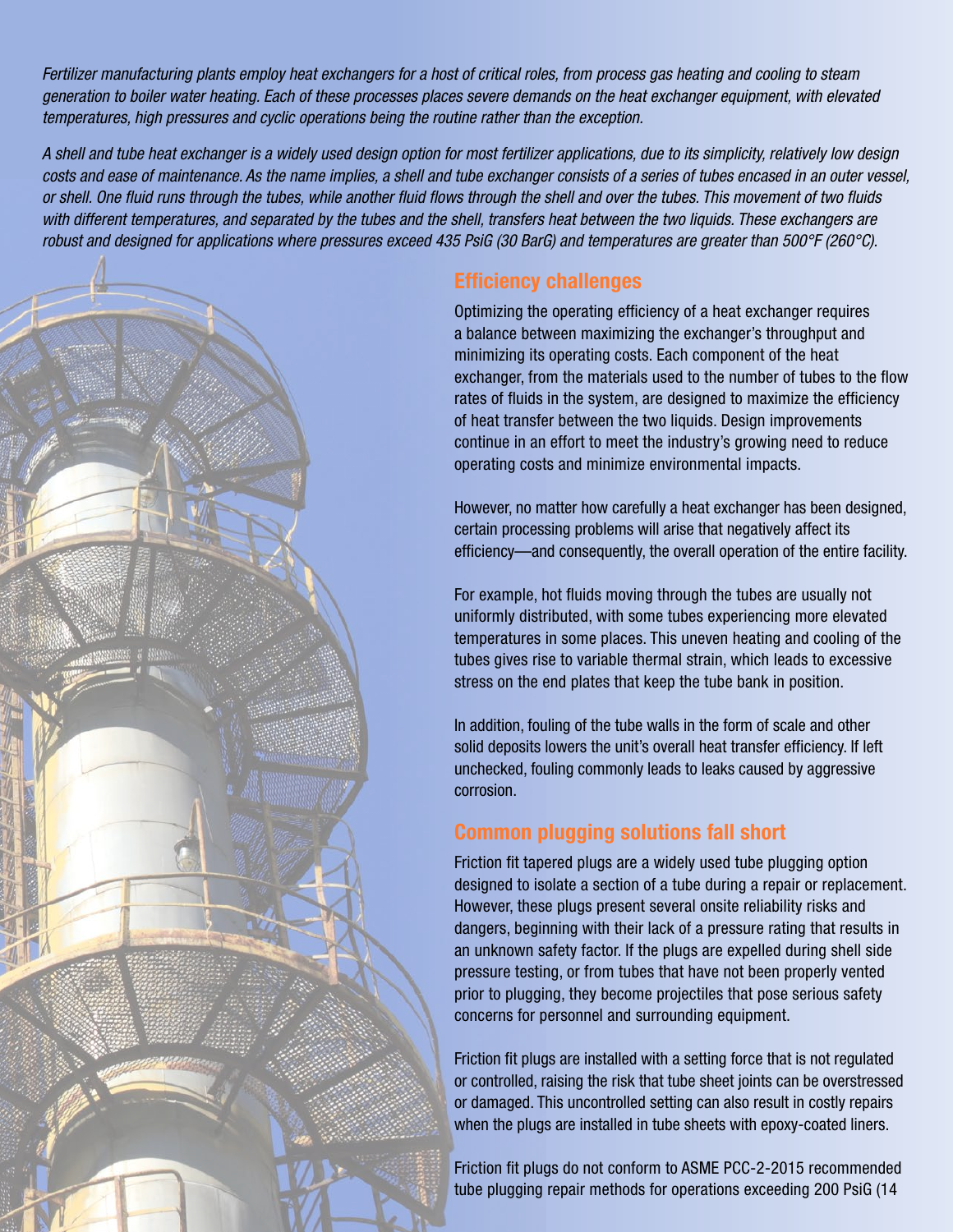BarG). In high-pressure service, these plugs must be welded in place, which raises the risk of leaking due to stress cracking. Welded plugs also typically require time-consuming pre-heat and post-weld heat treatment, and even then, the quality of the weld is difficult to assure. Installing welded plugs also comes with significant safety concerns when the heat exchanger contains toxic, explosive and/or corrosive residual contaminants.

## A low-risk plugging solution

EST Group engineers its Pop-A-Plug Tube Plugs to deliver a permanent, cost-effective tube plugging solution that eliminates the safety and reliability concerns that friction fit tapered plugs bring. The plugs meet ASME PCC-2 Article 3.12 recommendations for the inspection and repair of shell and tube heat exchangers, and are pressure rated up to 7000 PsiG (483 BarG).

A simple hydraulic installation provides a safe method for sealing heat exchanger tubes with superior stability. Each plug is installed using a hydraulic ram using the onsite air supply. As the ram pulls the tapered pin through the ring, it expands into the tube to create a helium leak-tight seal to 1  $\times$  10<sup>-10</sup> cc/sec. When the proper force is reached, the breakaway pops.



Pop-A-Plug Tube Plug and sectioned serration detail

Pop-A-Plug Tube Plugs' controlled and repeatable weld-free installation protects against damage to tube sheet ligaments and the adjacent tube sheet joints. Plug material must always match to the host tube to prevent any undesirable galvanic interaction, maintaining a leak-tight seal under extreme thermal and pressure cycling.

#### Getting waste heat boilers back in service

#### *Success in Qatar*

A fertilizer plant manufacturing ammonia in Qatar found a major operational problem in a critical waste heat boiler. Tubes



Significant cracking within the heat affected zones resulting from the use of welded plugs in the waste heat boiler

in several heat exchangers within the boiler developed stress corrosion cracking and needed to be plugged. When waste heat boilers are shut down due to tube leaks, the entire plant has to be shut down—directly impacting the operator's production and revenue.

The operator decided to implement the common leak repair solution of welded tube plugs, given the high operating temperatures and pressures of the waste heat boiler. However, this solution brought with it a number of potential problems. The welding process was complicated, involving rework to seal off leaks missed the first time, and the lengthy periods of preheating and post weld heat treatment were too much for the operator to bear.

In this particular boiler, the welding process was further complicated by the presence of an Inconel weld clad overlay on the Alloy F22 tube sheet. After the first few plugs were welded, cracking was observed in adjacent tubes and welds around the heat-affected zone.

The operator realized that the welded plug solution would do more harm than good and the boiler, or the plant as a whole, would likely not be brought online again. As a result, the waste heat boiler remained out of service and the entire production facility would be down for several months until a new waste boiler could be installed.

EST Group used information provided by the operator to develop an alternative solution. Custom Pop-A-Plug P2 plugs were designed and manufactured from ASTM A-182 F22 CL3 material for inside diameters up to 2.76" (70.1 mm). This solution allowed the operator to machine the tube end partially out of the tube sheet, then install the plugs directly into the tube sheet, without the need for welding. This installation method also reduced downtime associated with tube repairs from days to hours.